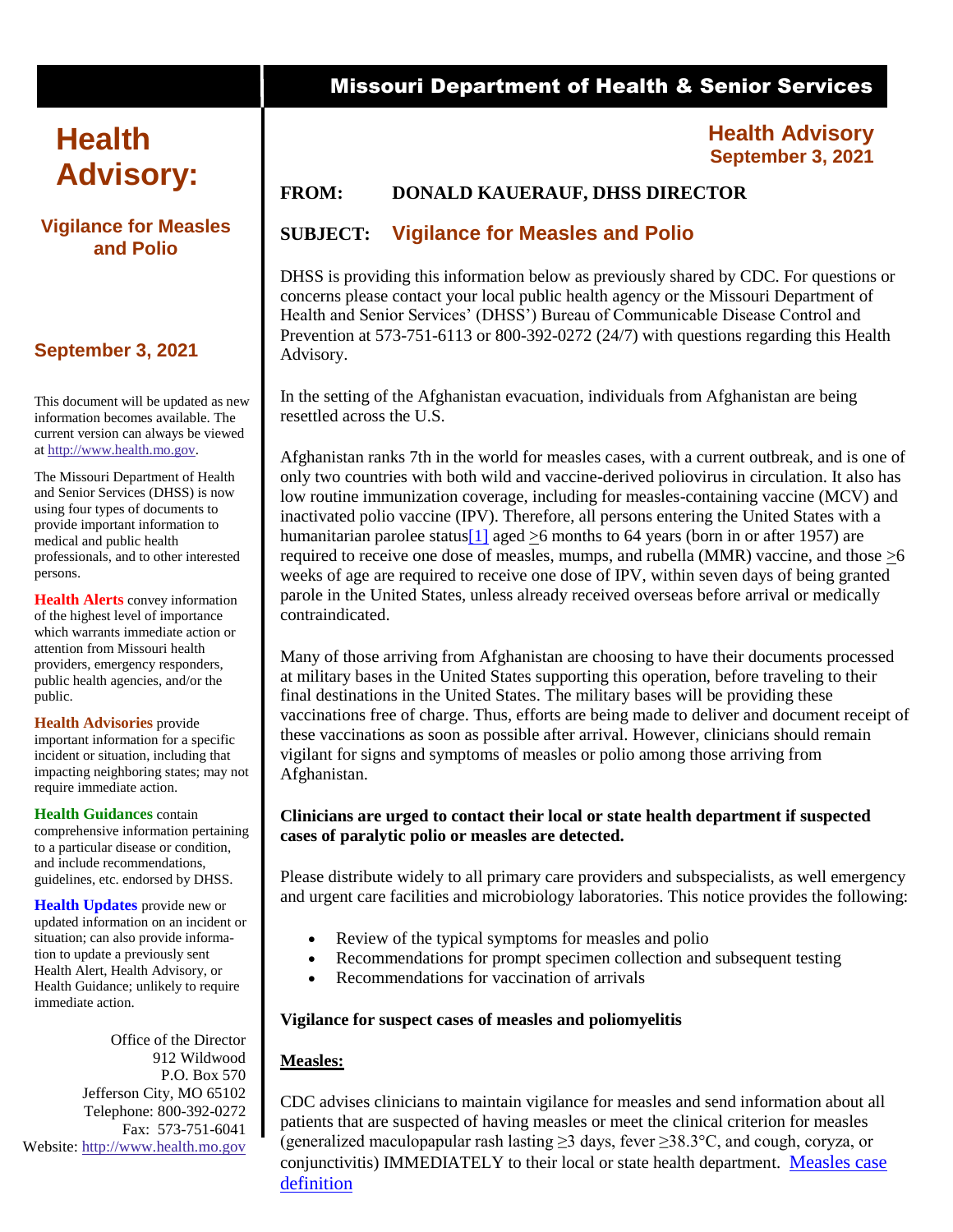Measles cases should be reported promptly (within 24 hours) by the state health department to the CDC, directly to the domestic measles team at NCIRD/CDC by telephone (404-639-6247) or by e-mail [\(measlesreport@cdc.gov\)](mailto:measlesreport@cdc.gov) or to the CDC Emergency Operations Center by telephone (770-488-7100).

### **Recommendations for specimen collection and testing**

CDC advises clinicians to collect specimens from patients suspected of having measles as early as possible in the course of illness. Efforts should be made to obtain a serum sample for detection of measles-specific IgM antibody and a throat (oropharyngeal, OP) swab (or nasopharyngeal swab) for detection of measles RNA by real-time RT-PCR from suspected cases at first contact. Testing should be expedited and coordinated with state and local health departments and CDC.

## **Paralytic polio:**

CDC advises clinicians to maintain vigilance for acute flaccid weakness or paralysis that might indicate a case of poliomyelitis due to poliovirus and send information about all patients that meet the clinical criterion for poliomyelitis (acute onset of flaccid paralysis of one or more limbs with decreased or absent tendon reflexes in the affected limbs, without other apparent cause) IMMEDIATELY to their local or state health department. **[Polio case definition](https://cdn.ymaws.com/www.cste.org/resource/resmgr/PS/09-ID-53.pdf)**

Paralytic polio has been classified by CSTE as "immediately notifiable, extremely urgent," which requires that local and state health departments contact CDC within 4 hours (Emergency Operations Center, 770-488-7100). Case notifications should not be delayed because of incomplete information or lack of confirmation; they can be updated as more information becomes available.

#### **Recommendations for specimen collection and testing**

CDC advises clinicians to collect specimens from patients suspected of having infection with poliovirus as early as possible in the course of illness. Specimens include:

 Appropriate stool (whole stool) and throat specimens (OP swab) (2 stool specimens taken at least 24 hours apart and 2 throat specimens taken at least 24 hours apart during the first 14 days after onset of paralytic disease) should be collected.

CDC will provide poliovirus testing of stool and throat specimens to rule out the presence of poliovirus: <https://www.cdc.gov/polio/what-is-polio/lab-testing/specimens.html>

Health departments may contact CDC for further epidemiologic and laboratory support by email at [AFMinfo@cdc.gov](mailto:AFMinfo@cdc.gov) or [Picornalab@cdc.gov,](mailto:Picornalab@cdc.gov) or by phone through the CDC Emergency Operations Center (770-488-7100).

Additional instructions regarding specimen collection and shipping can be found at:

[Measles](https://cdc-my.sharepoint.com/personal/kxg7_cdc_gov/Documents/:%20https:/www.cdc.gov/vaccines/pubs/surv-manual/chpt07-measles.html#f29)

[Polio](https://www.cdc.gov/vaccines/pubs/surv-manual/chpt12-polio.html)